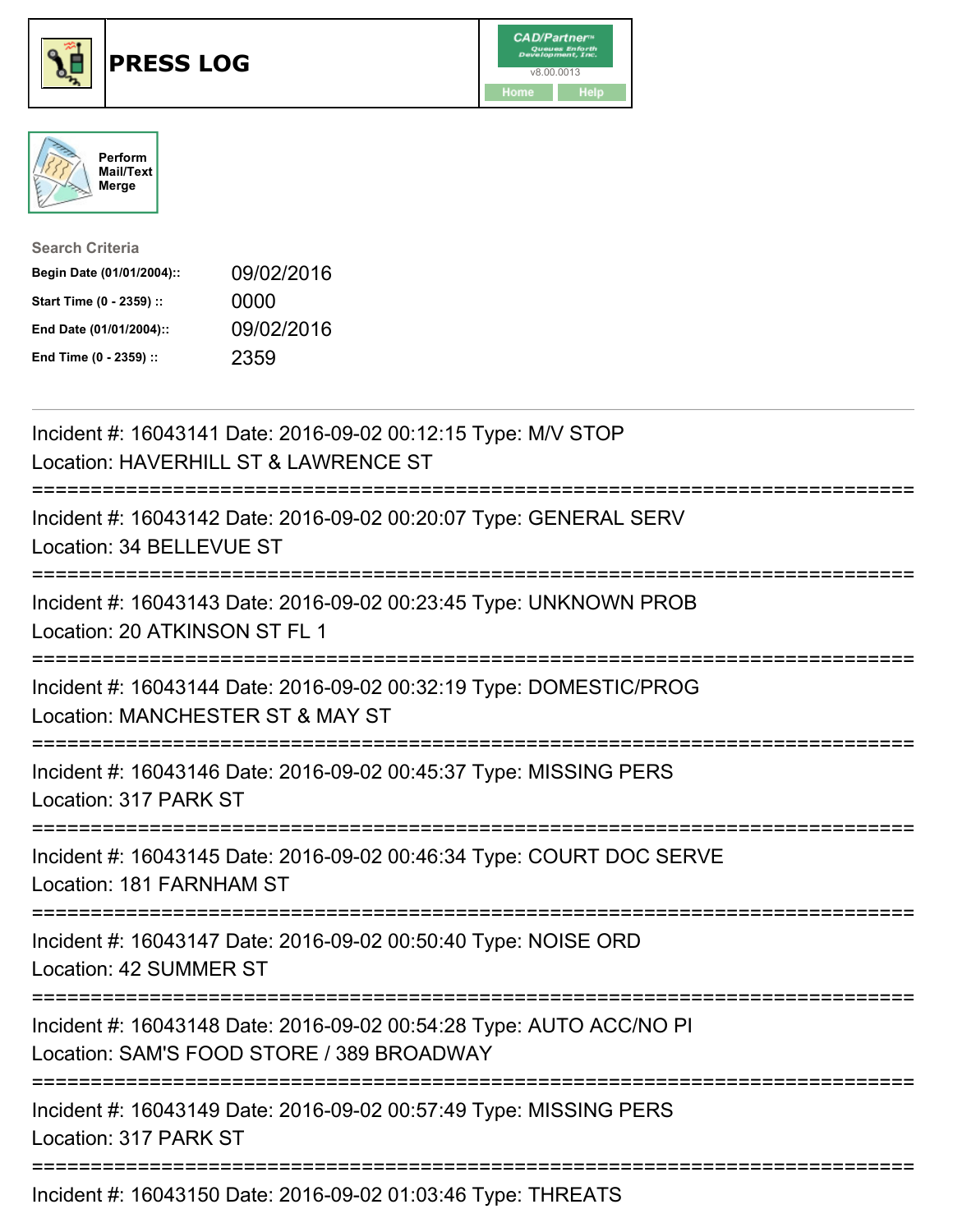Location: 445 ESSEX ST

| Incident #: 16043151 Date: 2016-09-02 01:12:00 Type: AUTO ACC/NO PI<br>Location: JACKSON ST & METHUEN ST |
|----------------------------------------------------------------------------------------------------------|
| Incident #: 16043152 Date: 2016-09-02 01:51:01 Type: M/V STOP<br>Location: LAWRENCE ST & PARK ST         |
| Incident #: 16043153 Date: 2016-09-02 02:01:47 Type: ALARMS<br>Location: DUNKIN DONUTS / 123 LAWRENCE ST |
| Incident #: 16043154 Date: 2016-09-02 02:18:48 Type: M/V STOP<br>Location: HAMPSHIRE ST & MYRTLE ST      |
| Incident #: 16043156 Date: 2016-09-02 02:19:52 Type: TOW OF M/V<br>Location: AUTO ZONE / 380 BROADWAY    |
| Incident #: 16043155 Date: 2016-09-02 02:20:17 Type: TOW/REPOSSED<br>Location: 73 CROSS ST               |
| Incident #: 16043157 Date: 2016-09-02 02:24:51 Type: M/V STOP<br>Location: HAMPSHIRE ST & MYRTLE ST      |
| Incident #: 16043158 Date: 2016-09-02 02:48:05 Type: M/V STOP<br>Location: FRANKLIN ST & HAVERHILL ST    |
| Incident #: 16043159 Date: 2016-09-02 02:48:41 Type: M/V STOP<br>Location: MARKET ST & PARKER ST         |
| Incident #: 16043160 Date: 2016-09-02 03:00:39 Type: MEDIC SUPPORT<br>Location: JACKSON ST & PARK ST     |
| Incident #: 16043161 Date: 2016-09-02 03:04:27 Type: SHOTS FIRED<br>Location: 33 SALEM ST                |
| Incident #: 16043162 Date: 2016-09-02 03:11:12 Type: M/V STOP<br>Location: LOWELL ST & MORTON ST         |
| Incident #: 16043163 Date: 2016-09-02 03:15:00 Type: BUILDING CHK<br>Location: 338 LOWELL                |
| Incident #: 16043164 Date: 2016-09-02 03:16:43 Type: BUILDING CHK                                        |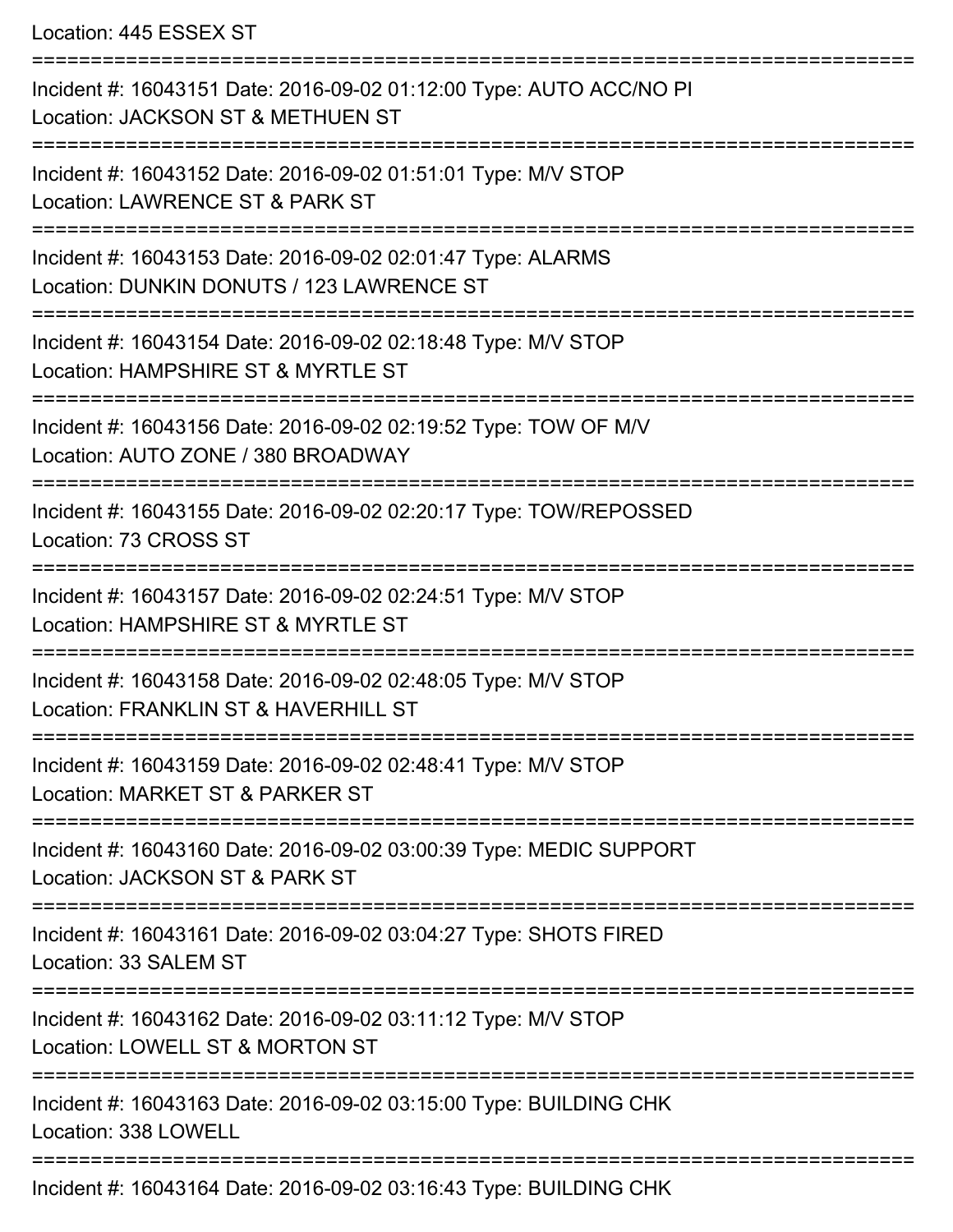| Incident #: 16043165 Date: 2016-09-02 03:22:02 Type: M/V STOP<br>Location: BROADWAY                                                          |
|----------------------------------------------------------------------------------------------------------------------------------------------|
| Incident #: 16043167 Date: 2016-09-02 03:25:31 Type: BUILDING CHK<br>Location: BIG N' BEEFY / 415 BROADWAY                                   |
| Incident #: 16043166 Date: 2016-09-02 03:25:34 Type: SPECIAL CHECK<br><b>Location: MELROSE TER</b>                                           |
| Incident #: 16043168 Date: 2016-09-02 03:30:19 Type: BUILDING CHK<br>Location: BROADWAY LIQUORS / 434 BROADWAY                               |
| Incident #: 16043169 Date: 2016-09-02 03:33:06 Type: M/V STOP<br><b>Location: LAKE ST</b>                                                    |
| Incident #: 16043170 Date: 2016-09-02 03:42:46 Type: ALARMS<br>Location: RESARAUNTE GUATIMATICO / 47 BROADWAY                                |
| Incident #: 16043171 Date: 2016-09-02 04:56:18 Type: MEDIC SUPPORT<br>Location: 400 CANAL ST                                                 |
| Incident #: 16043172 Date: 2016-09-02 05:54:01 Type: STOL/MV/PAS<br>Location: 2 GROVE ST                                                     |
| Incident #: 16043173 Date: 2016-09-02 06:21:02 Type: B&E/MV/PAST<br>Location: S UNION ST & SPRINGFIELD ST                                    |
| Incident #: 16043174 Date: 2016-09-02 06:21:24 Type: DISTURBANCE<br><b>Location: 2 CARRUTHERS PL</b>                                         |
| Incident #: 16043175 Date: 2016-09-02 07:02:28 Type: M/V STOP<br>Location: 50 HIGH ST                                                        |
| ===================================<br>Incident #: 16043176 Date: 2016-09-02 07:03:20 Type: PARK & WALK<br>Location: BROADWAY & HAVERHILL ST |
| Incident #: 16043177 Date: 2016-09-02 07:30:59 Type: B&E/PAST<br>Location: 204 PHILLIPS ST                                                   |
| Incident #: 16043178 Date: 2016-09-02 07:36:57 Type: M/V STOP                                                                                |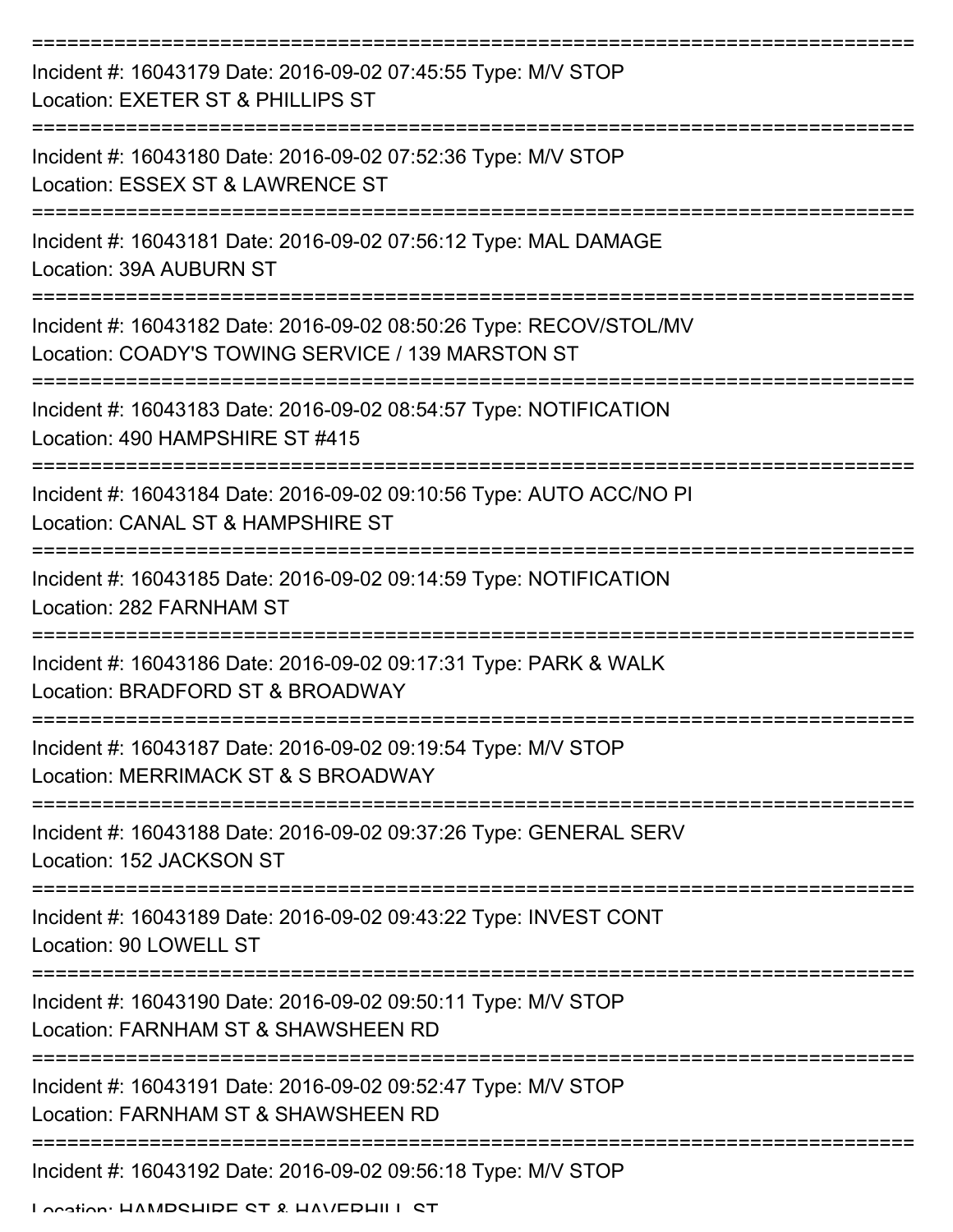| Incident #: 16043193 Date: 2016-09-02 10:13:22 Type: ALARM/BURG<br>Location: MT VERNON DENTAL / 525 S BROADWAY |
|----------------------------------------------------------------------------------------------------------------|
| Incident #: 16043194 Date: 2016-09-02 10:14:42 Type: NOTIFICATION<br>Location: 282 FARNHAM ST                  |
| Incident #: 16043195 Date: 2016-09-02 10:18:14 Type: PARK & WALK<br>Location: BRADFORD ST & BROADWAY           |
| Incident #: 16043196 Date: 2016-09-02 10:37:29 Type: CK WELL BEING<br>Location: 202 ABBOTT ST FL 2             |
| Incident #: 16043197 Date: 2016-09-02 10:43:58 Type: M/V STOP<br>Location: BRADFORD & HAVERHILL                |
| Incident #: 16043198 Date: 2016-09-02 10:58:31 Type: CK WELL BEING<br>Location: 202 BAILEY ST                  |
| Incident #: 16043199 Date: 2016-09-02 11:06:29 Type: PARK & WALK<br>Location: BRADFORD ST & BROADWAY           |
| Incident #: 16043200 Date: 2016-09-02 11:11:14 Type: NOTIFICATION<br>Location: 282 FARNHAM ST                  |
| Incident #: 16043201 Date: 2016-09-02 11:14:05 Type: DEATH SUDDEN<br>Location: 77 S UNION ST #120              |
| Incident #: 16043202 Date: 2016-09-02 11:41:54 Type: M/V STOP<br>Location: 54 GROTON                           |
| Incident #: 16043203 Date: 2016-09-02 11:42:44 Type: MISSING PERS<br>Location: 148 EXCHANGE ST                 |
| Incident #: 16043204 Date: 2016-09-02 11:50:20 Type: MAL DAMAGE<br>Location: 131 SPRUCE ST                     |
| Incident #: 16043205 Date: 2016-09-02 11:53:31 Type: DISTURBANCE<br>Location: ANDOVER ST & BLANCHARD ST        |
| Incident #: 16043206 Date: 2016-09-02 11:54:29 Type: KEEP PEACE<br>Location: 71 CRESCENT ST FL 3RD             |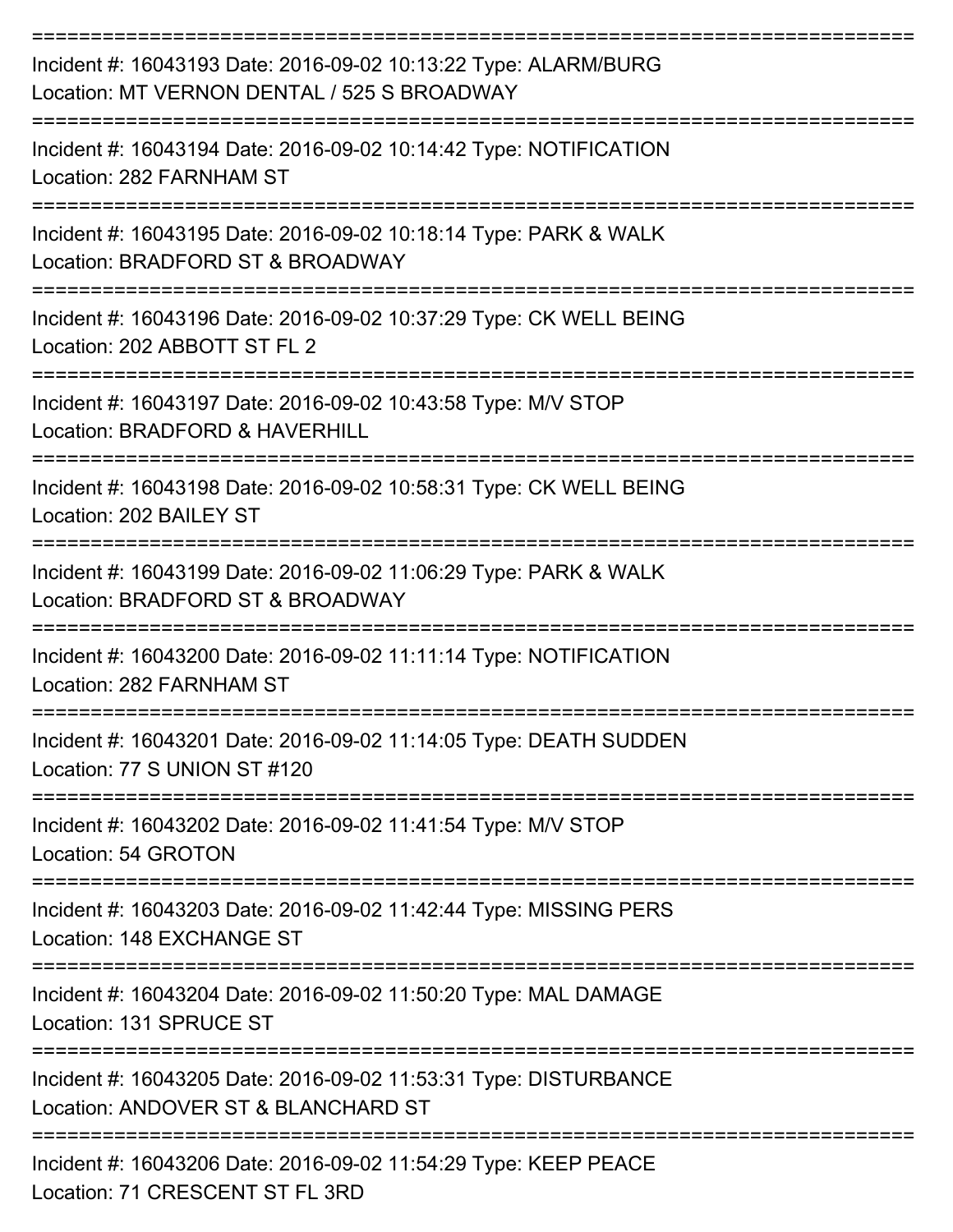| Incident #: 16043207 Date: 2016-09-02 12:04:54 Type: SUS PERS/MV<br>Location: LORING ST & SHAWSHEEN RD                         |
|--------------------------------------------------------------------------------------------------------------------------------|
| -------------------<br>Incident #: 16043208 Date: 2016-09-02 12:08:13 Type: M/V STOP<br><b>Location: SPRUCE &amp; LAWRENCE</b> |
| Incident #: 16043209 Date: 2016-09-02 12:17:38 Type: AUTO ACC/NO PI<br>Location: LAWRENCE ST & PARK ST<br>----------------     |
| Incident #: 16043210 Date: 2016-09-02 12:25:02 Type: 209A/SERVE<br>Location: 35 FERN ST                                        |
| Incident #: 16043211 Date: 2016-09-02 12:49:17 Type: ALARM/HOLD<br>Location: SOLECTRIA RENEWABLES / 250 MERRIMACK ST           |
| Incident #: 16043212 Date: 2016-09-02 12:54:19 Type: ALARM/BURG<br>Location: BRUCE SCHOOL / 135 BUTLER ST                      |
| Incident #: 16043213 Date: 2016-09-02 12:56:10 Type: DRUG OVERDOSE<br>Location: 231 HAMPSHIRE ST                               |
| Incident #: 16043214 Date: 2016-09-02 12:56:33 Type: M/V STOP<br>Location: AMESBURY ST & COMMON ST                             |
| Incident #: 16043215 Date: 2016-09-02 13:03:00 Type: NOTIFICATION<br>Location: 282 FARNHAM ST                                  |
| Incident #: 16043216 Date: 2016-09-02 13:05:59 Type: UNATENEDCHILD<br>Location: 51 BELLEVUE ST                                 |
| Incident #: 16043217 Date: 2016-09-02 13:11:40 Type: M/V STOP<br>Location: 310 BROADWAY                                        |
| Incident #: 16043218 Date: 2016-09-02 13:21:46 Type: M/V STOP<br>Location: LAWRENCE ST & MYRTLE ST                             |
| Incident #: 16043219 Date: 2016-09-02 13:25:55 Type: M/V STOP<br>Location: 265 LOWELL ST                                       |
| Incident #: 16043220 Date: 2016-09-02 13:29:35 Type: GENERAL SERV<br>Location: 36 NEWTON ST                                    |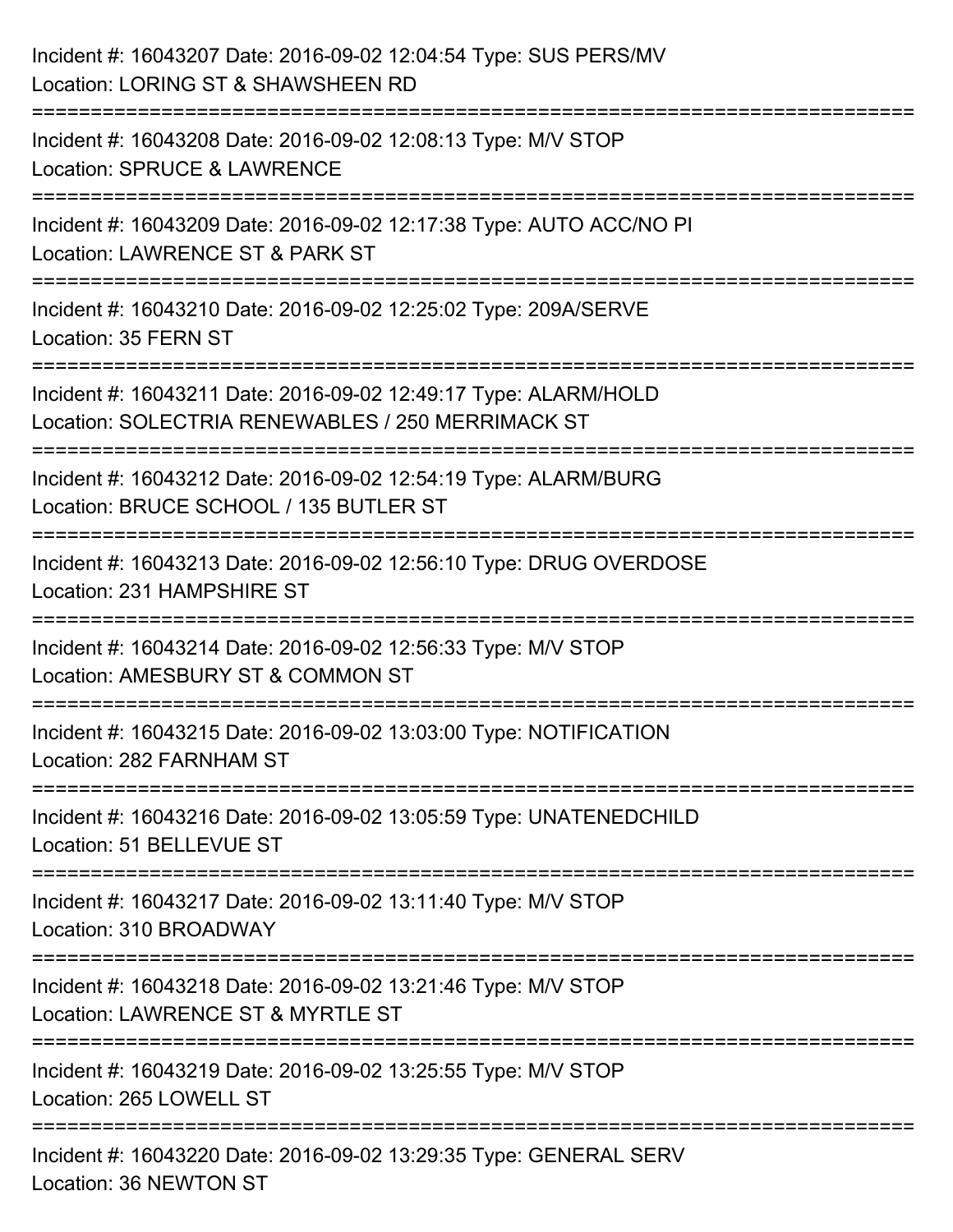| Incident #: 16043221 Date: 2016-09-02 13:30:05 Type: HIT & RUN M/V<br>Location: ANDOVER ST & S BROADWAY                             |
|-------------------------------------------------------------------------------------------------------------------------------------|
| Incident #: 16043222 Date: 2016-09-02 13:34:29 Type: M/V STOP<br>Location: BROADWAY & LOWELL ST                                     |
| Incident #: 16043223 Date: 2016-09-02 13:36:00 Type: MEDIC SUPPORT<br>Location: HAVERHILL ST & JACKSON ST<br>;===================== |
| Incident #: 16043224 Date: 2016-09-02 13:36:21 Type: M/V STOP<br>Location: AMESBURY ST & LEBANON ST                                 |
| Incident #: 16043225 Date: 2016-09-02 13:41:38 Type: GENERAL SERV<br>Location: 280 MERRIMACK                                        |
| Incident #: 16043226 Date: 2016-09-02 14:04:50 Type: TOW OF M/V<br>Location: 19 SPRINGFIELD ST                                      |
| Incident #: 16043227 Date: 2016-09-02 14:05:44 Type: HIT & RUN M/V<br>Location: MARSTON ST & PROSPECT ST                            |
| Incident #: 16043228 Date: 2016-09-02 14:21:43 Type: 209A/SERVE<br>Location: 34 WASHINGTON ST                                       |
| Incident #: 16043229 Date: 2016-09-02 14:28:08 Type: ALARM/BURG<br>Location: LAWRENCE HIGH SCHOOL / 70 N PARISH RD                  |
| Incident #: 16043230 Date: 2016-09-02 14:30:51 Type: DOMESTIC/PROG<br>Location: 103 MAY ST FL 2ND                                   |
| Incident #: 16043231 Date: 2016-09-02 14:46:47 Type: NOTIFICATION<br>Location: 574 HOWARD ST                                        |
| Incident #: 16043232 Date: 2016-09-02 14:48:47 Type: 209A/SERVE<br>Location: 349 ESSEX ST<br>--------------------------             |
| Incident #: 16043233 Date: 2016-09-02 14:49:54 Type: AUTO ACC/NO PI<br>Location: MERRIMACK ST & S UNION ST                          |
| Incident #: 16043234 Date: 2016-09-02 14:51:51 Type: 209A/SERVE<br>Location: 351 ESSEX ST                                           |

===========================================================================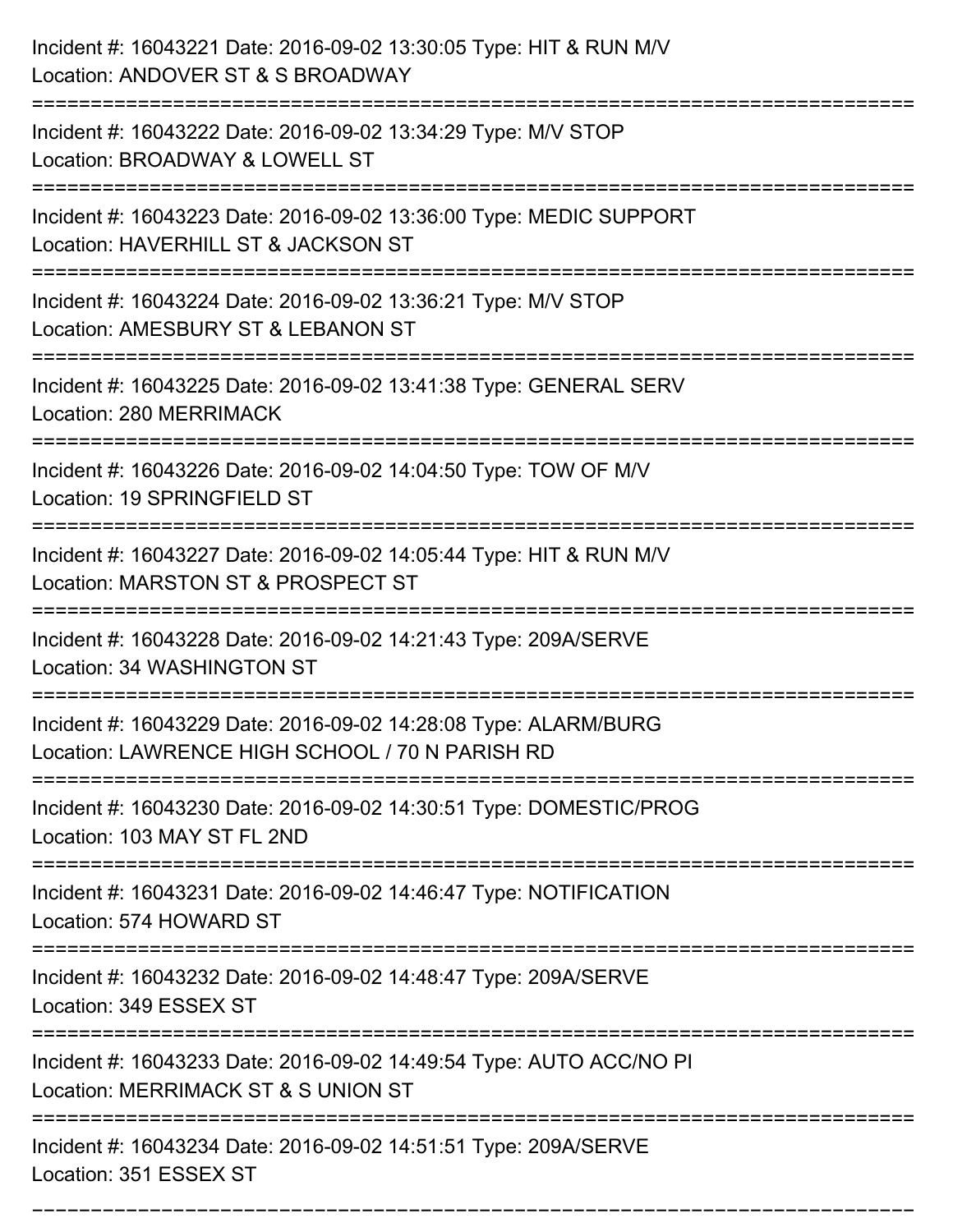| Incident #: 16043235 Date: 2016-09-02 14:59:35 Type: M/V STOP<br>Location: BROADWAY & HAVERHILL ST<br>.====================  |
|------------------------------------------------------------------------------------------------------------------------------|
| Incident #: 16043236 Date: 2016-09-02 15:00:36 Type: ALARM/BURG<br>Location: 70 N PARISH RD                                  |
| Incident #: 16043237 Date: 2016-09-02 15:01:22 Type: M/V STOP<br>Location: FAIRMONT ST & HOLLY ST<br>:====================== |
| Incident #: 16043238 Date: 2016-09-02 15:01:40 Type: AUTO ACC/NO PI<br>Location: HAVERHILL ST & WHITE ST                     |
| Incident #: 16043239 Date: 2016-09-02 15:10:49 Type: NOTIFICATION<br>Location: 282 FARNHAM ST                                |
| Incident #: 16043240 Date: 2016-09-02 15:10:51 Type: WOMAN DOWN<br>Location: 0 BROADWAY                                      |
| Incident #: 16043241 Date: 2016-09-02 15:16:06 Type: M/V STOP<br>Location: S UNION ST & WINTHROP AV                          |
| Incident #: 16043242 Date: 2016-09-02 15:40:34 Type: KEEP PEACE<br>Location: 32 BORDER ST                                    |
| Incident #: 16043243 Date: 2016-09-02 15:42:15 Type: M/V STOP<br>Location: 76 SALEM ST                                       |
| Incident #: 16043245 Date: 2016-09-02 15:44:05 Type: UNKNOWN PROB<br>Location: 0 BROADWAY                                    |
| Incident #: 16043244 Date: 2016-09-02 15:44:21 Type: M/V STOP<br>Location: FITZ ST & LAWRENCE ST                             |
| Incident #: 16043246 Date: 2016-09-02 15:51:36 Type: AUTO ACC/NO PI<br>Location: COMMON ST & JACKSON ST                      |
| Incident #: 16043248 Date: 2016-09-02 15:53:52 Type: SUICIDE ATTEMPT<br>Location: 427 LOWELL ST #1                           |
| Incident #: 16043247 Date: 2016-09-02 15:53:59 Type: TOW OF M/V<br>Location: 9 TRENTON ST                                    |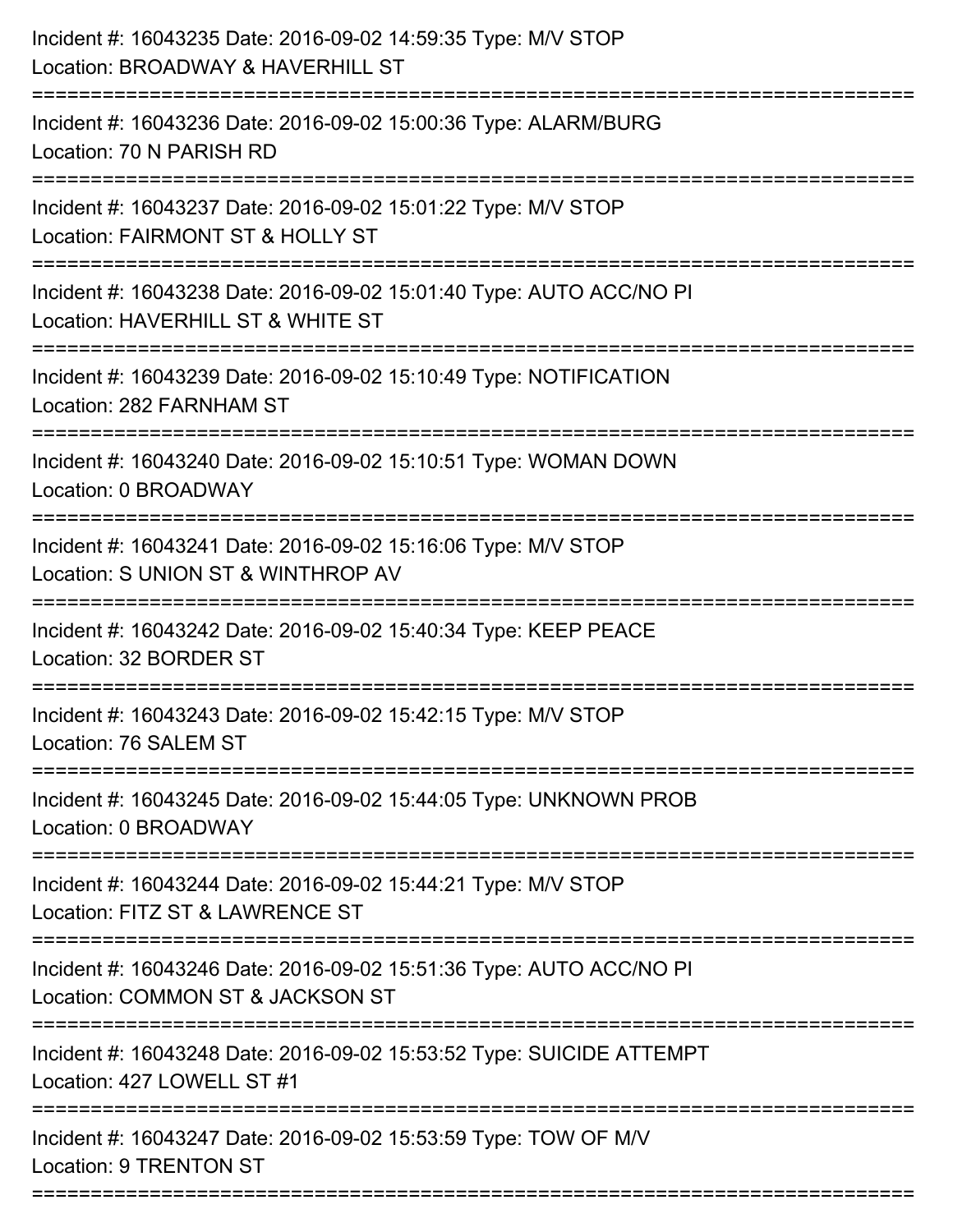| Location: CENTRAL BRIDGE / 0 MERRIMACK ST<br>========================                                                     |
|---------------------------------------------------------------------------------------------------------------------------|
| Incident #: 16043250 Date: 2016-09-02 16:16:55 Type: CK WELL BEING<br>Location: 10 LOGAN ST                               |
| Incident #: 16043251 Date: 2016-09-02 16:20:02 Type: MEDIC SUPPORT<br>Location: 275 ESSEX ST                              |
| Incident #: 16043252 Date: 2016-09-02 16:26:40 Type: RECOV/STOL/MV<br>Location: AMES ST & OREGON AV                       |
| Incident #: 16043253 Date: 2016-09-02 16:28:01 Type: SUS PERS/MV<br>Location: 3 WILLIAM ST                                |
| Incident #: 16043254 Date: 2016-09-02 16:31:36 Type: HIT & RUN M/V<br>Location: METHUEN ST & MILL ST                      |
| Incident #: 16043255 Date: 2016-09-02 16:35:18 Type: INVEST CONT<br>Location: PARK ST & WALNUT ST<br>:=================== |
| Incident #: 16043256 Date: 2016-09-02 16:42:25 Type: A&B PROG<br>Location: BROADWAY LIQUORS / 434 BROADWAY                |
| Incident #: 16043257 Date: 2016-09-02 16:53:50 Type: TOW OF M/V<br>Location: 20 WARREN ST                                 |
| Incident #: 16043258 Date: 2016-09-02 16:55:39 Type: BUILDING CHK<br>Location: 113 HAVERHILL ST                           |
| Incident #: 16043259 Date: 2016-09-02 16:58:14 Type: MEDIC SUPPORT<br>Location: 114 WATER ST FL 2ND                       |
| Incident #: 16043260 Date: 2016-09-02 17:01:40 Type: MISSING PERS<br>Location: 683 ESSEX ST #219                          |
| Incident #: 16043261 Date: 2016-09-02 17:13:58 Type: AUTO ACC/PI<br>Location: 107 HAVERHILL ST                            |
| Incident #: 16043262 Date: 2016-09-02 17:15:45 Type: M/V STOP<br>Location: HAMPSHIRE ST & LOWELL ST                       |

Incident #: 16043263 Date: 2016 09 02 17:16:15 Date: 2016 09 02 17:16:16:16:16:16<br>.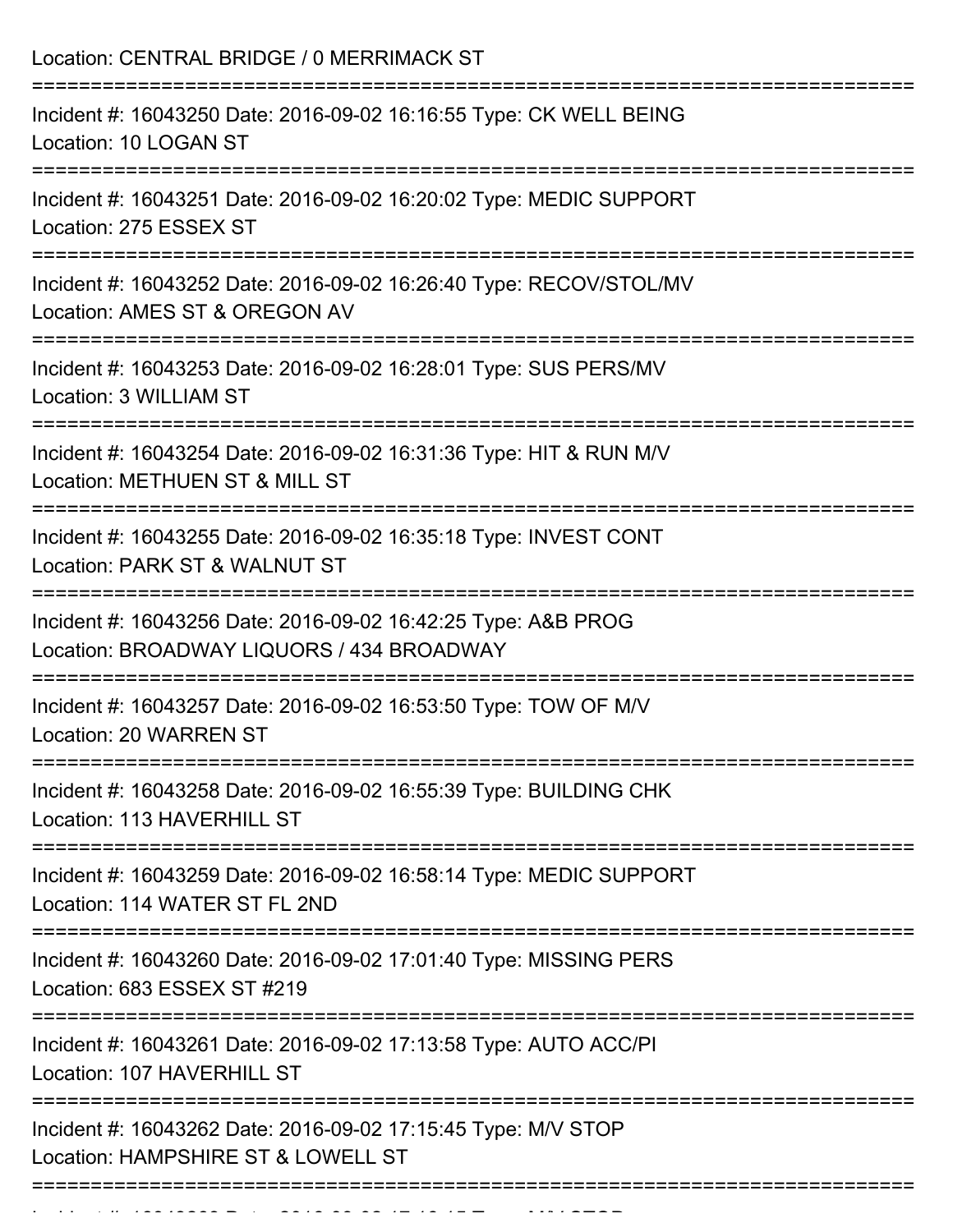Location: BRADFORD ST & BROADWAY

| Incident #: 16043264 Date: 2016-09-02 17:17:57 Type: M/V STOP<br>Location: HAVERHILL ST & OXFORD ST                       |
|---------------------------------------------------------------------------------------------------------------------------|
| Incident #: 16043265 Date: 2016-09-02 17:20:28 Type: M/V STOP<br>Location: BRADFORD ST & BROADWAY                         |
| Incident #: 16043266 Date: 2016-09-02 17:24:53 Type: M/V STOP<br>Location: HAVERHILL ST & WEST ST                         |
| Incident #: 16043267 Date: 2016-09-02 17:27:02 Type: SUS PERS/MV<br>Location: DURANT ST & WILMOT ST                       |
| Incident #: 16043268 Date: 2016-09-02 17:33:32 Type: ALARM/BURG<br>Location: 179 OSGOOD ST                                |
| Incident #: 16043269 Date: 2016-09-02 17:34:23 Type: M/V STOP<br>Location: BRADFORD ST & BROADWAY                         |
| Incident #: 16043270 Date: 2016-09-02 17:34:51 Type: M/V STOP<br>Location: HAVERHILL ST & MAY ST                          |
| Incident #: 16043271 Date: 2016-09-02 17:38:27 Type: AUTO ACC/NO PI<br>Location: 281 ANDOVER ST                           |
| Incident #: 16043272 Date: 2016-09-02 17:42:59 Type: M/V STOP<br>Location: FALLS BRIDGE                                   |
| ----------------<br>Incident #: 16043273 Date: 2016-09-02 17:43:29 Type: M/V STOP<br>Location: AMESBURY ST & HAVERHILL ST |
| Incident #: 16043274 Date: 2016-09-02 17:44:10 Type: AUTO ACC/NO PI<br>Location: BOSTON MARKET / 435 WINTHROP AV          |
| Incident #: 16043275 Date: 2016-09-02 17:47:56 Type: M/V STOP<br>Location: BROADWAY & DAISY ST                            |
| Incident #: 16043276 Date: 2016-09-02 17:51:01 Type: E911 HANGUP<br>Location: 3 WOODLAND ST                               |
|                                                                                                                           |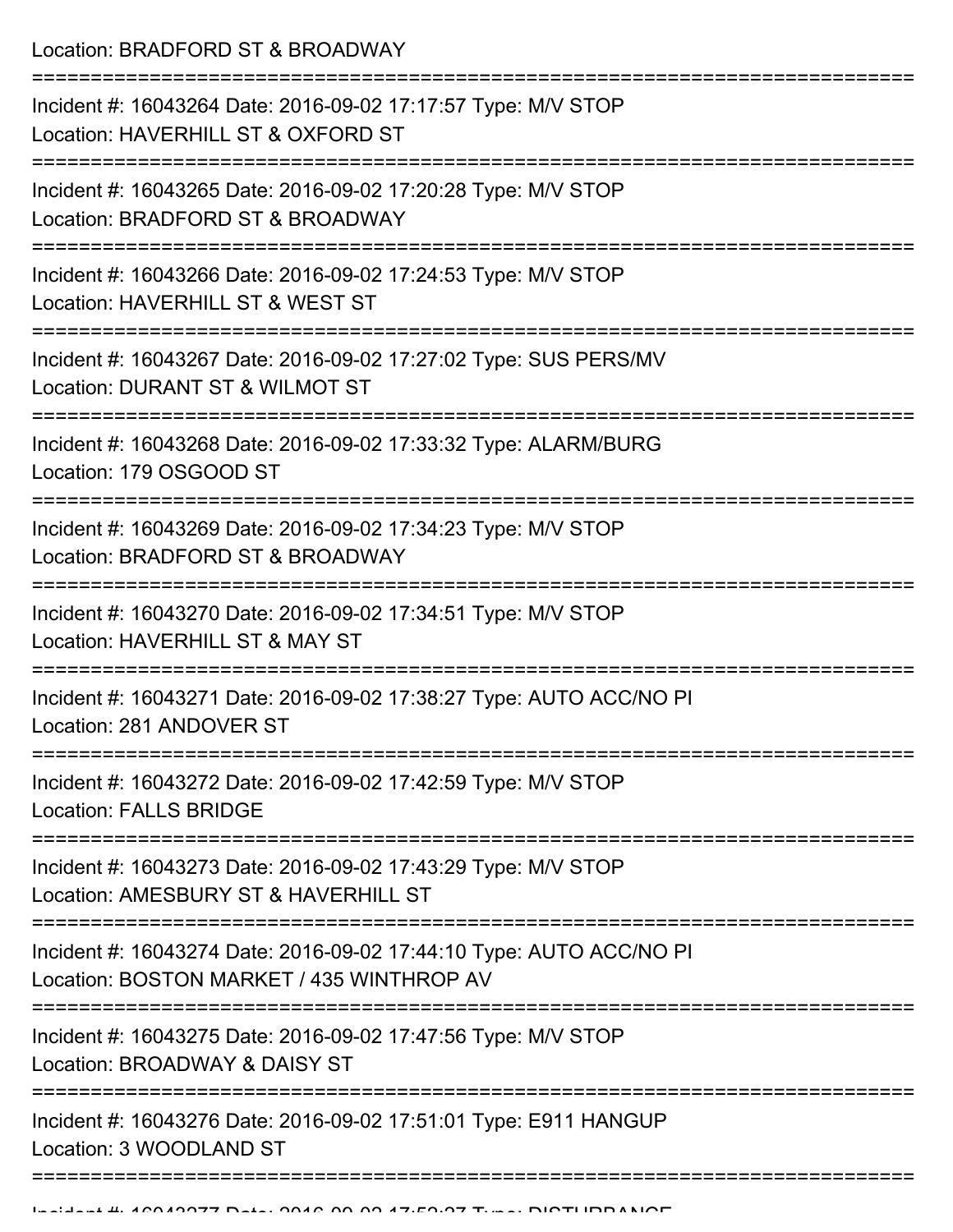Location: 40 SALEM ST #2 =========================================================================== Incident #: 16043278 Date: 2016-09-02 18:00:00 Type: DISTURBANCE Location: 169 LAWRENCE ST =========================================================================== Incident #: 16043279 Date: 2016-09-02 18:02:47 Type: M/V STOP Location: BROADWAY & LOWELL ST =========================================================================== Incident #: 16043280 Date: 2016-09-02 18:10:20 Type: M/V STOP Location: BROADWAY & CONCORD ST =========================================================================== Incident #: 16043281 Date: 2016-09-02 18:12:20 Type: DOMESTIC/PROG Location: BYRON AV & CYPRESS AV =========================================================================== Incident #: 16043282 Date: 2016-09-02 18:17:56 Type: NOISE ORD Location: 35 CHICKERING ST =========================================================================== Incident #: 16043283 Date: 2016-09-02 18:25:31 Type: LARCENY/PAST Location: 3 EUTAW ST =========================================================================== Incident #: 16043284 Date: 2016-09-02 18:28:10 Type: MEDIC SUPPORT Location: 59 TREMONT ST #109 =========================================================================== Incident #: 16043285 Date: 2016-09-02 18:32:22 Type: NOISE ORD Location: 78 MARGIN ST =========================================================================== Incident #: 16043286 Date: 2016-09-02 18:34:36 Type: GENERAL SERV Location: 82 KNOX ST FL 1 =========================================================================== Incident #: 16043288 Date: 2016-09-02 18:39:16 Type: DOMESTIC/PROG Location: 53 WOODLAND ST FL 3 =========================================================================== Incident #: 16043287 Date: 2016-09-02 18:39:20 Type: M/V STOP Location: BROADWAY & CONCORD ST =========================================================================== Incident #: 16043289 Date: 2016-09-02 18:41:02 Type: CK WELL BEING Location: 64 MANCHESTER ST #3 FL 1 =========================================================================== Incident #: 16043290 Date: 2016-09-02 18:56:21 Type: NOISE ORD Location: 35 CHICKERING ST

Incident #: 16043291 Date: 2016-09-02 19:07:31 Type: ALARM/BURG

===========================================================================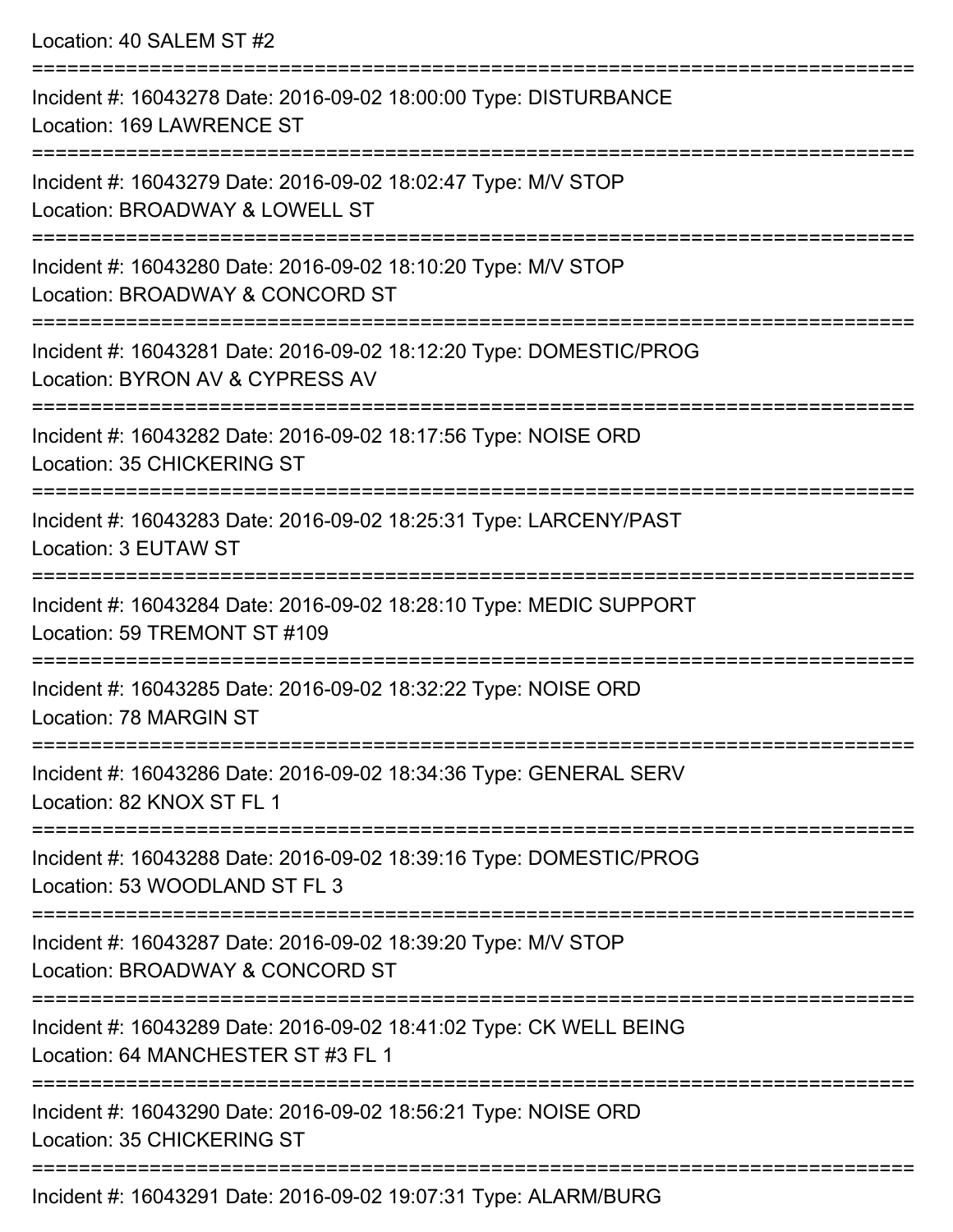| Incident #: 16043292 Date: 2016-09-02 19:11:06 Type: DOMESTIC/PAST<br>Location: 28 BROOK ST                     |
|-----------------------------------------------------------------------------------------------------------------|
| Incident #: 16043293 Date: 2016-09-02 19:16:38 Type: ALARM/BURG<br>Location: 161 WATER ST                       |
| Incident #: 16043294 Date: 2016-09-02 19:26:01 Type: AUTO ACC/PI<br>Location: ANDOVER ST & FOSTER ST            |
| Incident #: 16043295 Date: 2016-09-02 19:39:33 Type: KEEP PEACE<br>Location: 35 FERN ST<br>-------------------- |
| Incident #: 16043296 Date: 2016-09-02 19:50:15 Type: ANIMAL COMPL<br>Location: 14 BELKNAP ST                    |
| Incident #: 16043297 Date: 2016-09-02 19:50:25 Type: THREATS<br>Location: 75 PARK ST FL 3                       |
| Incident #: 16043298 Date: 2016-09-02 19:53:51 Type: MV/BLOCKING<br>Location: 210 ESSEX ST                      |
| Incident #: 16043299 Date: 2016-09-02 20:03:20 Type: ALARM/BURG<br>Location: 130 SHEPARD ST                     |
| Incident #: 16043300 Date: 2016-09-02 20:06:23 Type: CK WELL BEING<br>Location: 181 FERRY ST FL 1               |
| Incident #: 16043301 Date: 2016-09-02 20:08:56 Type: THREATS<br>Location: 293 ESSEX ST                          |
| Incident #: 16043302 Date: 2016-09-02 20:09:40 Type: M/V STOP<br>Location: AMESBURY ST & HAVERHILL ST           |
| Incident #: 16043303 Date: 2016-09-02 20:13:03 Type: DISTURBANCE<br>Location: 155 FRANKLIN ST                   |
| Incident #: 16043304 Date: 2016-09-02 20:17:52 Type: DISTURBANCE<br>Location: 700 ESSEX ST                      |
| Incident #: 16043305 Date: 2016-09-02 20:24:00 Type: NOISE ORD                                                  |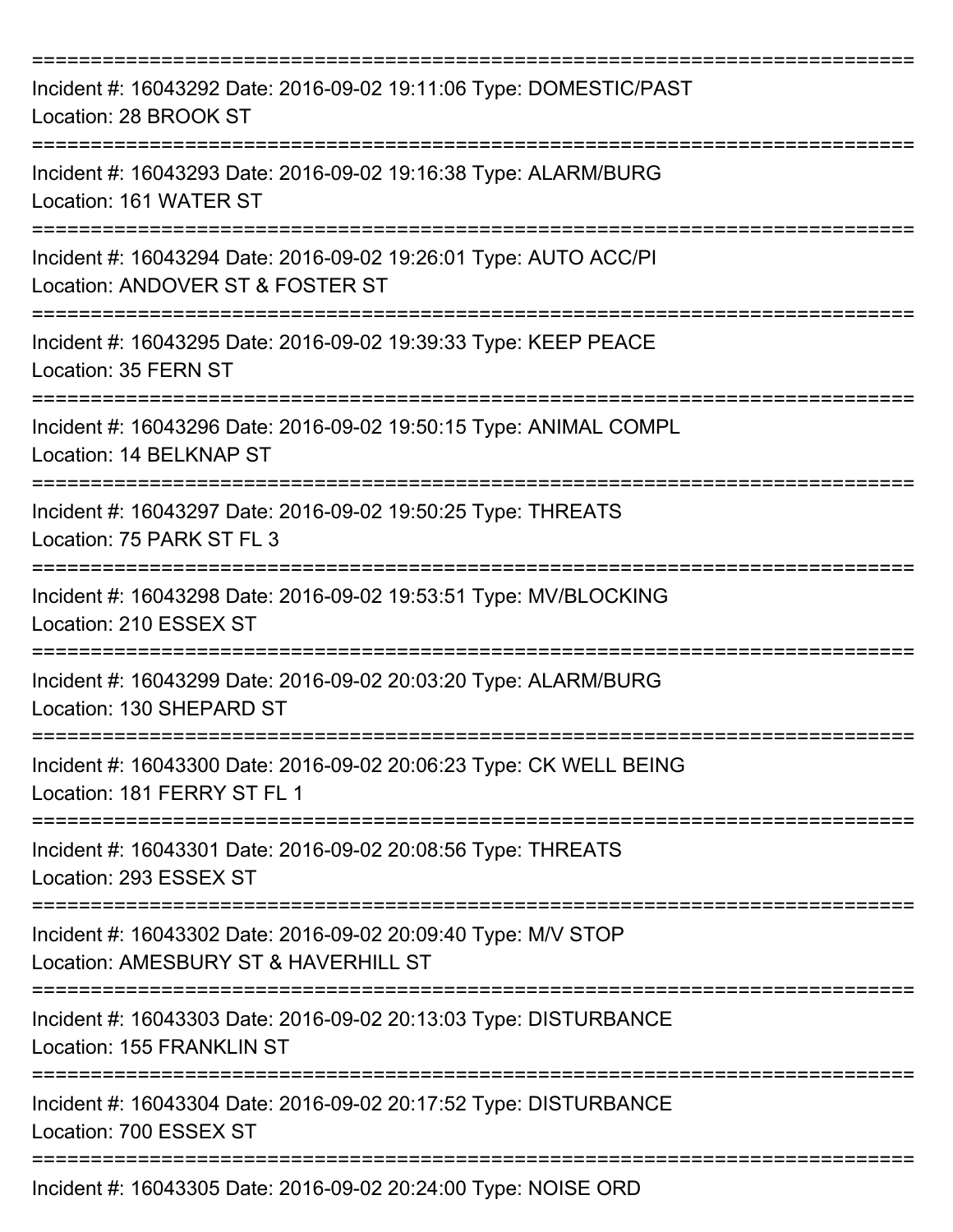| Incident #: 16043306 Date: 2016-09-02 20:26:28 Type: CK WELL BEING<br>Location: 266 BROADWAY         |
|------------------------------------------------------------------------------------------------------|
| Incident #: 16043307 Date: 2016-09-02 20:27:53 Type: M/V STOP<br>Location: MERRIMACK ST & S UNION ST |
| Incident #: 16043308 Date: 2016-09-02 20:42:32 Type: NOISE ORD<br>Location: 139 MYRTLE ST            |
| Incident #: 16043309 Date: 2016-09-02 21:01:04 Type: MV/BLOCKING<br>Location: 6 E HAVERHILL ST       |
| Incident #: 16043310 Date: 2016-09-02 21:08:31 Type: NOTIFICATION<br>Location: 282 FARNHAM ST        |
| Incident #: 16043311 Date: 2016-09-02 21:09:02 Type: NOISE ORD<br>Location: 29 ROBINSON CT           |
| Incident #: 16043312 Date: 2016-09-02 21:10:35 Type: NEIGHBOR PROB<br>Location: 98 FARNHAM ST FL 1   |
| Incident #: 16043313 Date: 2016-09-02 21:16:02 Type: MEDIC SUPPORT<br>Location: 372 BROADWAY         |
| Incident #: 16043314 Date: 2016-09-02 21:28:23 Type: MAN DOWN<br>Location: AUTO ZONE / 380 BROADWAY  |
| Incident #: 16043315 Date: 2016-09-02 21:43:17 Type: STOL/MV/PAS<br>Location: 52 BELMONT ST          |
| Incident #: 16043316 Date: 2016-09-02 21:50:35 Type: MEDIC SUPPORT<br>Location: 10 SPRING ST         |
| Incident #: 16043317 Date: 2016-09-02 22:04:42 Type: THREATS<br>Location: 57 JACKSON ST              |
| Incident #: 16043318 Date: 2016-09-02 22:05:54 Type: MEDIC SUPPORT<br>Location: 45 SULLIVAN AV       |
| Incident #: 16043319 Date: 2016-09-02 22:09:25 Type: NOISE ORD                                       |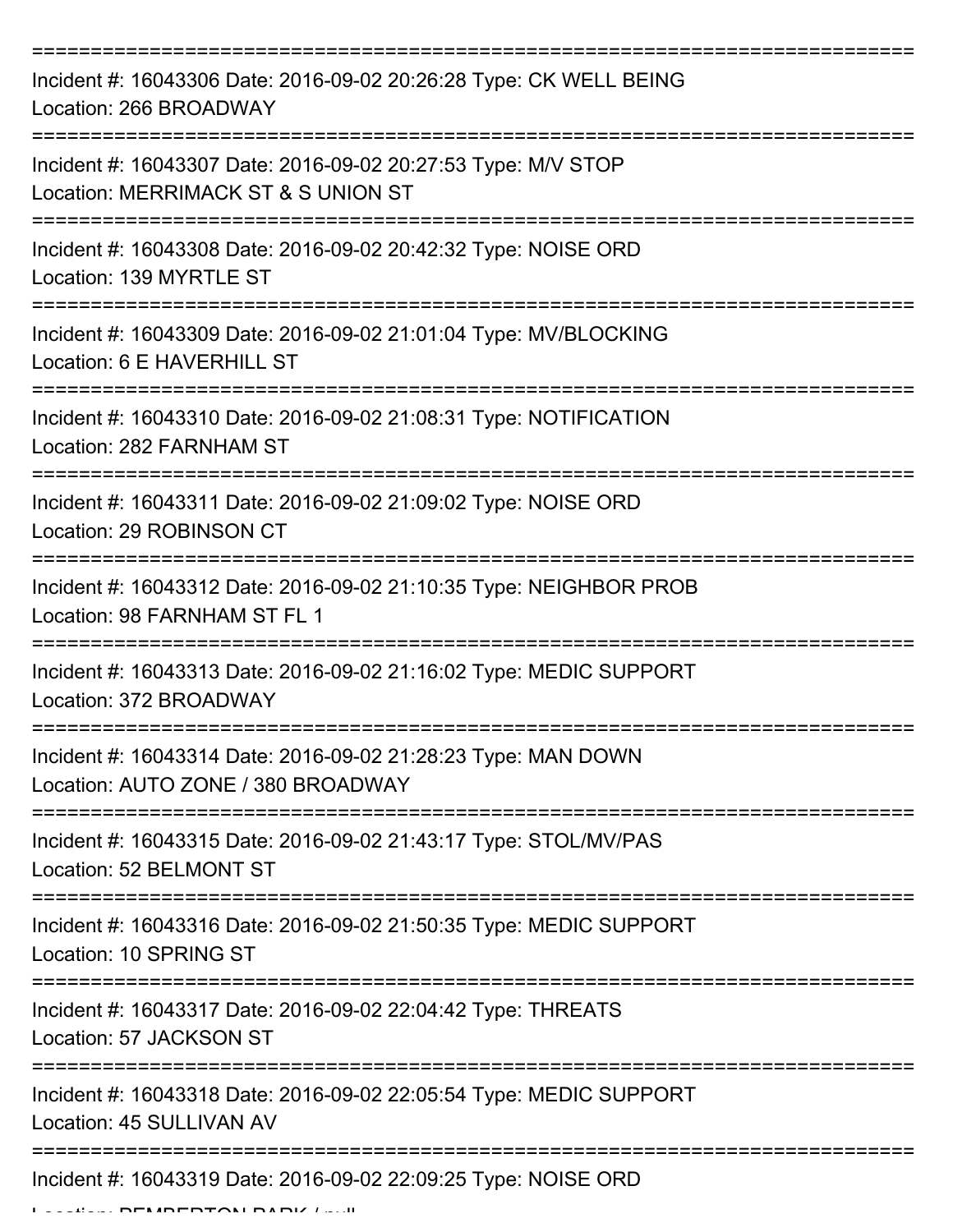| Incident #: 16043320 Date: 2016-09-02 22:14:56 Type: M/V STOP<br>Location: ALLSTON ST & HIGH ST            |
|------------------------------------------------------------------------------------------------------------|
| Incident #: 16043321 Date: 2016-09-02 22:26:10 Type: NOISE ORD<br>Location: BERKELEY ST & HALL ST          |
| Incident #: 16043322 Date: 2016-09-02 22:32:09 Type: TRESPASSING<br>Location: 425 MARKET ST                |
| Incident #: 16043323 Date: 2016-09-02 22:37:53 Type: NOISE ORD<br>Location: MECHANIC ST & UNION ST         |
| Incident #: 16043324 Date: 2016-09-02 22:41:47 Type: GENERAL SERV<br>Location: 110 GREENWOOD ST            |
| Incident #: 16043325 Date: 2016-09-02 22:44:49 Type: NOISE ORD<br>Location: 28 YOUNG AV                    |
| Incident #: 16043326 Date: 2016-09-02 22:46:37 Type: DOMESTIC/PROG<br><b>Location: 5 MERRIMACK VIEW CT</b> |
| Incident #: 16043327 Date: 2016-09-02 22:55:09 Type: DOMESTIC/PAST<br>Location: 17 BASSWOOD ST             |
| Incident #: 16043328 Date: 2016-09-02 22:57:30 Type: M/V STOP<br>Location: COMMON ST & HAMPSHIRE ST        |
| Incident #: 16043329 Date: 2016-09-02 23:04:32 Type: MEDIC SUPPORT<br>Location: 238 WATER ST #F            |
| Incident #: 16043330 Date: 2016-09-02 23:06:47 Type: NOISE ORD<br>Location: 16 BEACON ST                   |
| Incident #: 16043331 Date: 2016-09-02 23:09:10 Type: DISTURBANCE<br>Location: 360 E HAVERHILL ST           |
| Incident #: 16043332 Date: 2016-09-02 23:13:01 Type: DOMESTIC/PROG<br>Location: 59 HOLLY ST                |
| Incident #: 16043333 Date: 2016-09-02 23:24:41 Type: NOISE ORD                                             |